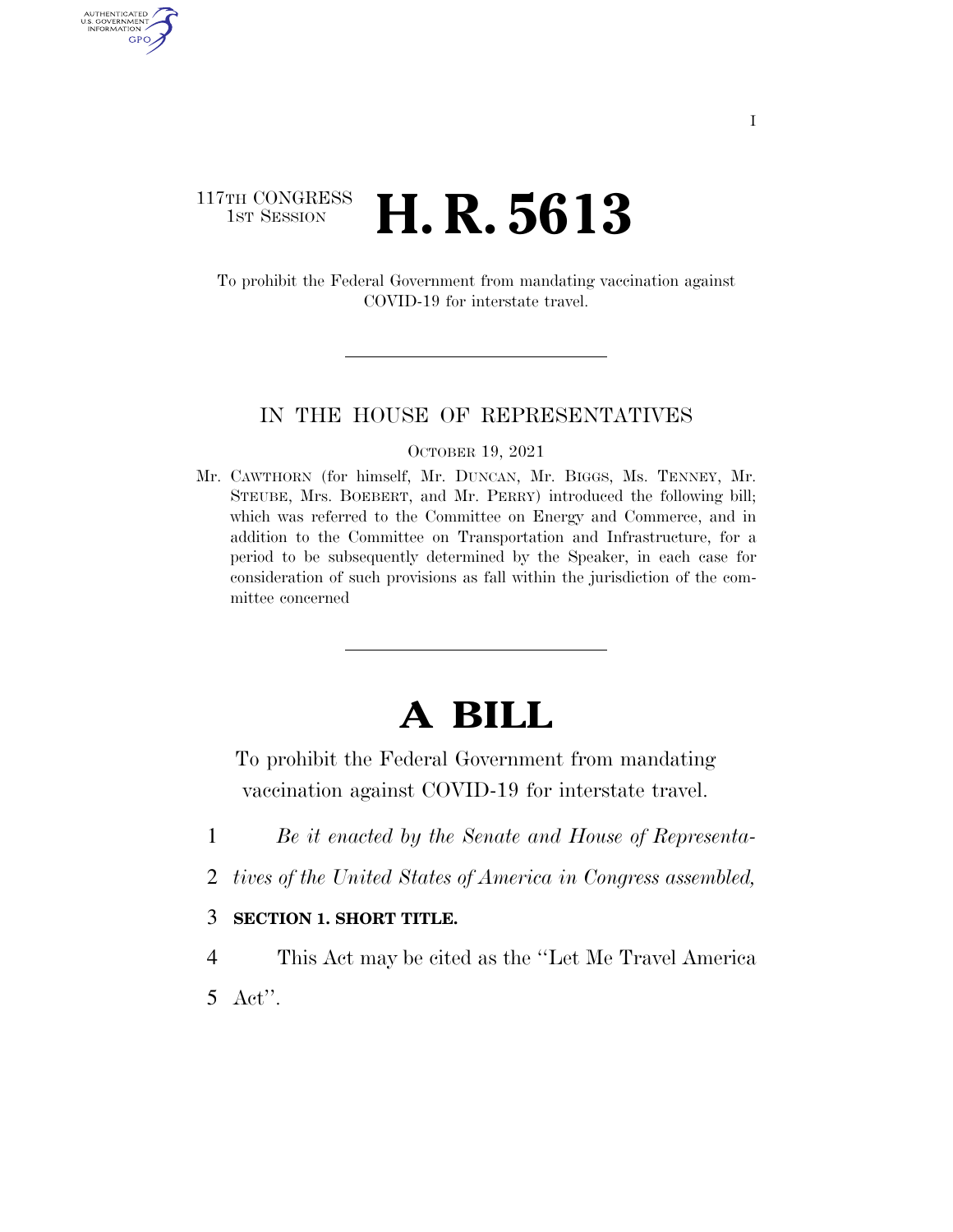Section 361 of the Public Health Service Act (42 U.S.C. 264) is amended by adding at the end the fol-lowing:

 ''(f) Nothing in this section shall be construed to pro- vide the Surgeon General, the Secretary of Health and Human Services, or any Federal agency with the authority to mandate vaccination against Coronavirus Disease 2019 (COVID-19) as a prerequisite for interstate travel, trans-portation, or movement.''.

### **SEC. 3. INTERSTATE COMMON CARRIERS.**

 (a) IN GENERAL.—Chapter 805 of title 49, United States Code, is amended by adding at the end the fol-lowing:

### **''§ 80505. COVID-19 vaccination status**

17 "(a) IN GENERAL.—An entity described in subsection (b) may not deny service to any individual solely based on the vaccination status of the individual with respect to the Coronavirus Disease 2019 (COVID-19).

 ''(b) ENTITY DESCRIBED.—An entity referred to in subsection (a) is a common carrier or any other entity, including a rail carrier (as defined in section 10102, in- cluding Amtrak), a motor carrier (as defined in section 13102), a water carrier (as defined in that section), and an air carrier (as defined in section 40102), that